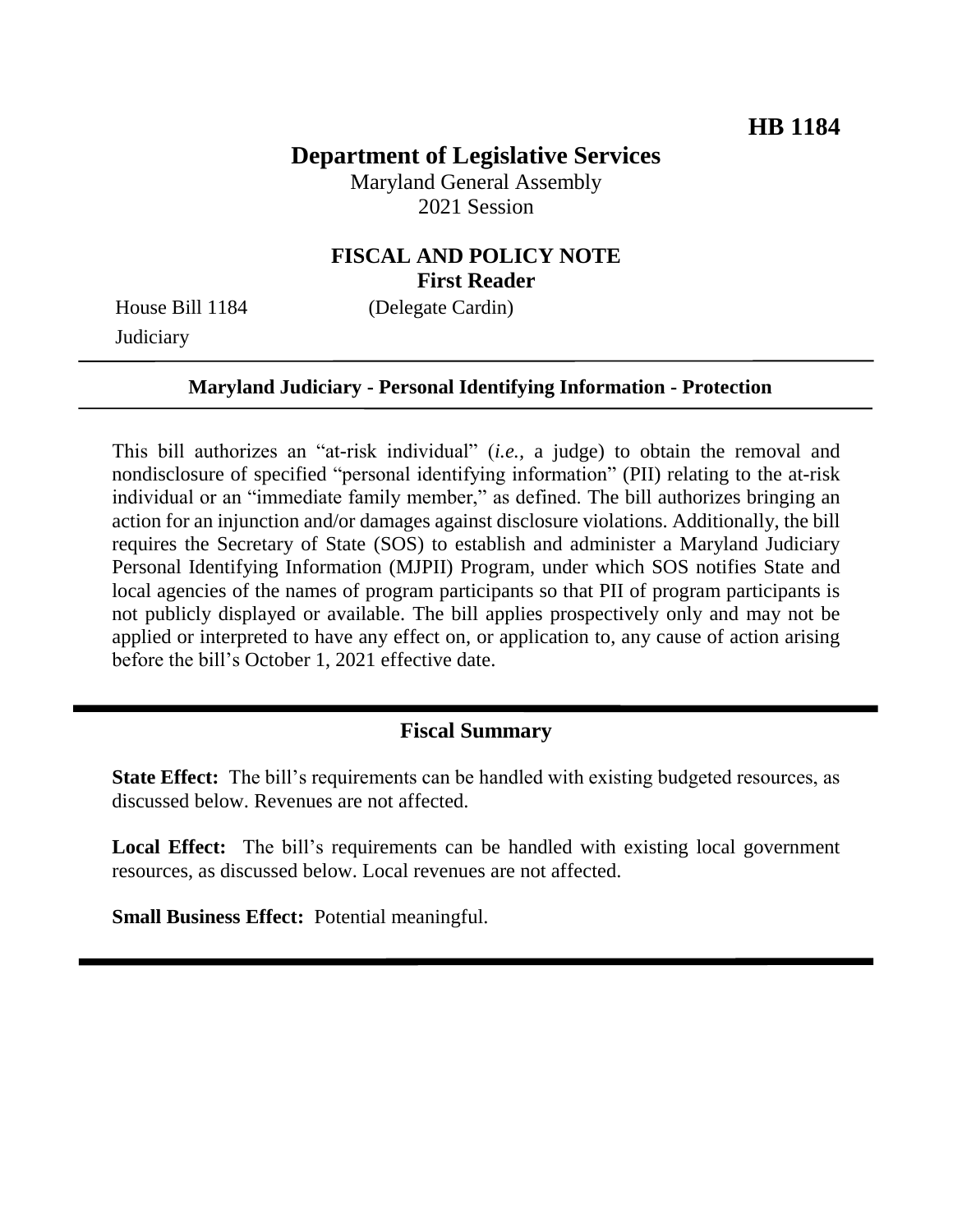# **Analysis**

#### **Bill Summary:**

### *Selected Definitions*

"At-risk individual" means a judge of a court, as defined in § 1-101 of the Courts and Judicial Proceedings Article, and includes a recalled or retired judge of a court. "Immediate family member" means a spouse, child, parent, or another individual related by blood or marriage to an at-risk individual who lives in the same residence as the at-risk individual.

"Data broker" means a commercial entity that collects, assembles, or maintains PII of an individual who is not a customer or an employee of the entity in order to sell the information or provide third-party access to the information.

"Personal identifying information" means information that, when used alone or with other relevant information, can identify an at-risk individual or an immediate family member of the individual. It includes (1) home address, including primary residence and vacation home; (2) home and cell phone number; (3) personal email address; (4) Social Security number, driver's license number, and voter registration information; (5) bank account and credit and debit card information; (6) property tax records and any property ownership, as specified; (7) birth and marriage records; (8) vehicle registration information; (9) children younger than age 18; (10) date of birth; (11) directions to a home; (12) photograph of any vehicle, including license plate, or home, including the address of the home; (13) the name and location of a school or day care facility attended by a child; and (14) the name and location of an employer.

#### *Removal of Personal Identifying Information*

An at-risk individual may submit a written notice to a data broker, person, business, or other entity that (1) identifies the individual as an at-risk individual; (2) identifies immediate family members of the individual; and (3) requests the removal of PII of the at-risk individual or the immediate family members of the individual from publicly available content within 72 hours of receipt of the notification.

A covered entity that receives such notification may not (1) publicly display PII of the at-risk individual or the immediate family members of the individual or (2) sell, license, trade, purchase, or otherwise provide or make available for consideration the PII of the at-risk individual or the immediate family members of the individual. Additionally, the covered entity must remove PII of the at-risk individual or the immediate family members of the individual from publicly available content within 72 hours of receipt of the notification.

HB 1184/ Page 2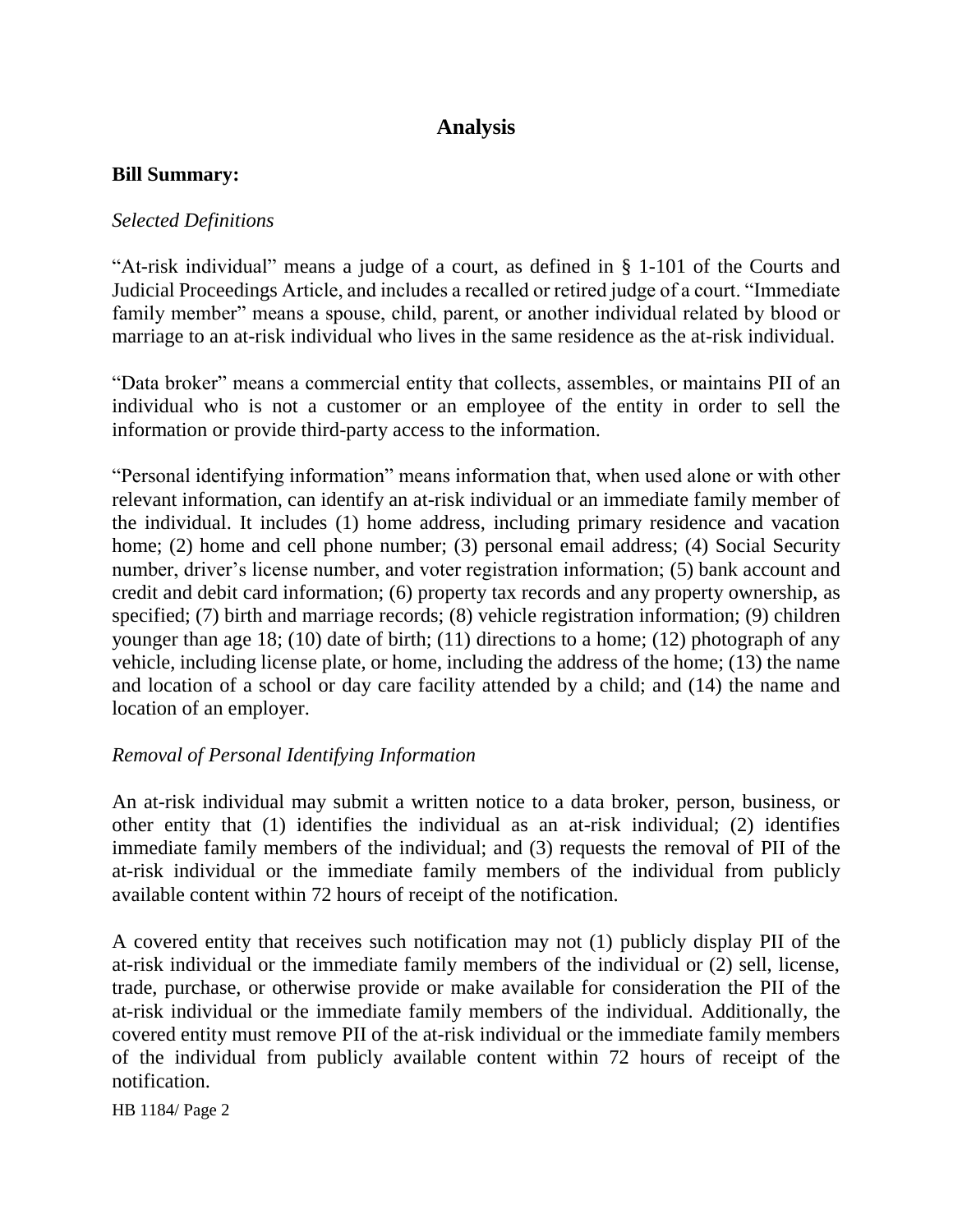### *Civil Actions*

An at-risk individual or an immediate family member who is aggrieved by a violation of the above provisions may bring an action in any court of competent jurisdiction. A court may issue an injunction ordering the removal of PII and award damages. Damages awarded pursuant to the bill must include \$10,000 in punitive damages and may include up to three times the amount of actual damages.

## *Maryland Judiciary Personal Identifying Information Program*

SOS must establish and administer a MJPII Program for at-risk individuals and immediate family members. The stated purpose of the program is to enable State and local agencies to remove from public view PII of a program participant.

At-risk individuals, acting on their own behalf or on behalf of an immediate family member, may apply to participate in the program. SOS must review program applications. If an application is properly completed, as specified, and accurate, SOS must designate the applicant as a program participant. A program participant may withdraw from participation by filing a signed request for withdrawal with SOS.

SOS must notify State and local agencies of the names of program participants. A State or local agency that receives such notification may not publicly display PII of the program participant and must remove PII of the program participant from publicly available content within 72 hours of receipt of the notification.

SOS may adopt regulations to carry out the bill.

**Current Law:** State law does not generally regulate Internet privacy, although businesses are required under the Maryland Personal Information Protection Act to take precautions to secure the personal information of customers and to provide notice of information of breaches.

**State/Local Fiscal Effect:** SOS can establish and administer the MJPII Program, including reviewing applications, designating program participants, and notifying State and local agencies of the names of program participants, using existing budgeted resources.

State and local agencies can likely meet the bill's nondisclosure and removal requirements with existing budgeted resources. This estimate assumes that notifications from SOS regarding at-risk individuals and immediate family members are provided in a timely and accurate manner and that the number of individuals enrolled in the program, for whom agencies will have to remove PII from public view, are not especially extensive.